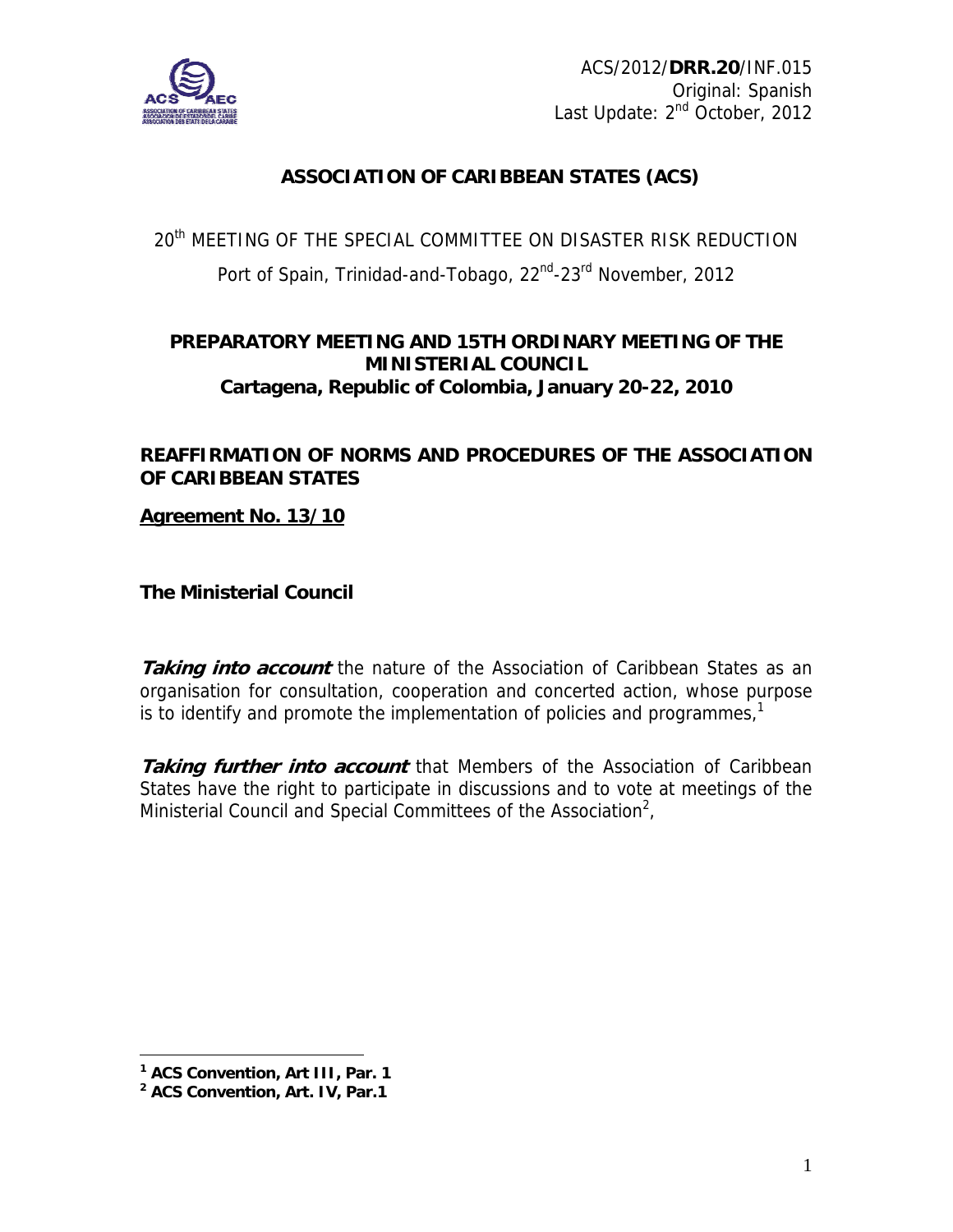Mindful of its Agreement No. 9/95 approved at its First Ordinary Meeting held in Guatemala City, Republic of Guatemala, on  $1<sup>st</sup>$  December 1995, whereby the Council adopted its own Rules of Procedure,

**Also Mindful** of its Agreement No. 7/95, approved at its First Ordinary Meeting held in Guatemala City, Republic of Guatemala, on 1<sup>st</sup> December 1995, whereby the Council adopted the Terms of Reference of the Special Committees of the Association of Caribbean States<sup>3</sup>,

**Stressing the importance** of Agreement 10/2007 on the Procedures for the Proposal and Adoption of Activities, Projects and Programmes, approved at its Twelfth Ordinary Meeting held in Guatemala City, Republic of Guatemala on 26<sup>th</sup> January 2007,

**Bearing in mind** the Operating Statute and Rules of Procedure of the Caribbean Sea Commission, approved by the Ministerial Council

**Recognising** the tradition of consensus-building, transparency and ownership of all ACS activities on the part of Members as a practice to be maintained and encouraged,

**Conscious** of the need to strengthen the Association of Caribbean States amidst the serious global financial crisis which is affecting all Members,

Pursuant to its attributions under the ACS Convention<sup>4</sup> and the aforementioned instruments,

- **1. Agrees** that all meetings under the aegis of The Association of Caribbean States or any assembly which uses or displays the name and symbols of the Association or represents the commitment of any of the Association's human, financial or other resources fall under the provisions of Agreement 10/07 on the Procedures for the Proposal and Adoption of Activities, Projects and Programmes.
- **2. Agrees** that as of the date of the adoption of this Ministerial Agreement, the following rules will apply to the convening of any Meetings under the aegis of The Association of Caribbean States or any assembly which uses or displays the name and symbols of the Association or represents the commitment of any of the Association's human, financial or other resources.
- **3. Agrees** to the provision Annexed hereto:

 $\overline{a}$ 

**<sup>3</sup> Terms of Reference of the Special Committees Art. 5, 6, 7, 8, 11**

**<sup>4</sup> ACS Convention, Art. VIII, Par. 1 ; Art. IX, Lit. a), f), g) ; Art. XIV, Par. 7; Art. XV, Par. a), e)**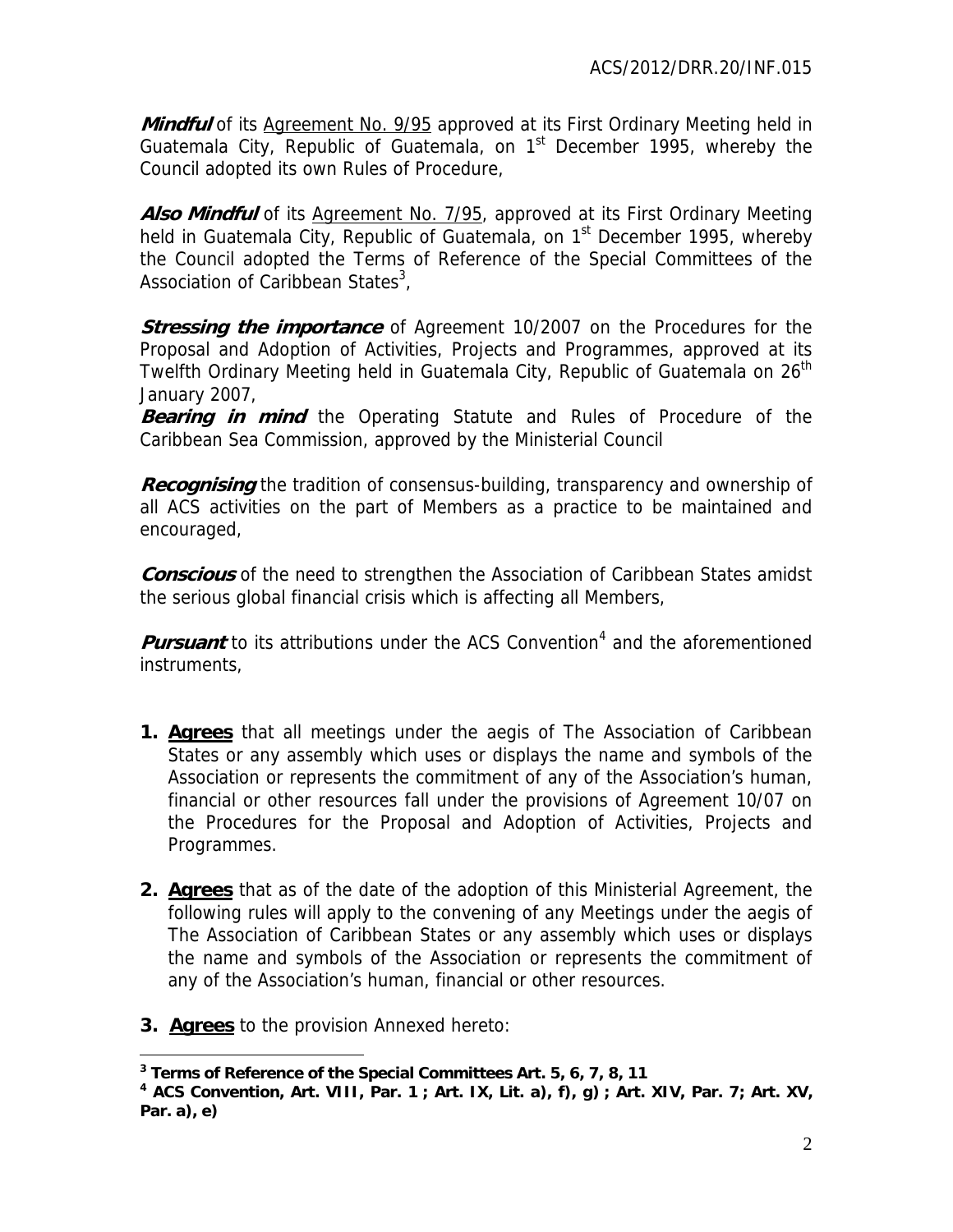#### **Annex**

- **i.** Members shall strive to be represented at the appropriate level at all Meetings of the Ministerial Council, including the Intersessional Preparatory Meeting of the Ministerial Council and the Executive Board.
- **ii.** Members shall strive to ensure their representation at the appropriate level and with the required expertise as relevant to the work of each Special Committee, the ACS Special Fund, the Caribbean Sea Commission and any other subsidiary bodies of the Ministerial Council.
- **iii.** Except in exceptional circumstances to be determined by the respective Chairs, Meetings of the Council, the Special Committees, the ACS Special Fund, the Caribbean Sea Commission and any other subsidiary bodies of the Ministerial Council will be convened a maximum of twice per calendar year, with one meeting per calendar year being the norm.
- **iv.** Except in exceptional circumstances to be determined by the respective Chairs, Meetings of the Ministerial Council (including the Intersessional Preparatory Meeting and the Meeting of the Executive Board), Special Committees, the ACS Special Fund, the Caribbean Sea Commission and any other subsidiary bodies of the Ministerial Council will be held at ACS Headquarters, the country that holds the relevant Chair or any Member which volunteers to host, at a previous meeting.
- **v.** In order to ensure the smooth functioning of the Association towards the achievement of agreed goals, programmes, projects and activities, in matters of an urgent nature the Secretariat may pursue the epistolary channels for consultation amongst all Members.
- **vi.** The deadline for responses from Members regarding point **v** supra shall not exceed 10 working days. In such instances a non-objection rule will apply.
- **vii.** With the exception of the yearly Inter-secretariat Meeting and instances referred to in point **viii** of these Rules, no ACS meeting nor any assembly which uses or displays the name and symbols of the Association or represents the commitment of any of the Association's human, financial or other resources shall be convened by the Secretariat without the express and clear consent of the Chair of the Ministerial Council, regardless of source of funding.
- **viii.**With respect to point **vii**, supra, for meetings within the purview of the Special Committees, the ACS Special Fund, the Caribbean Sea Commission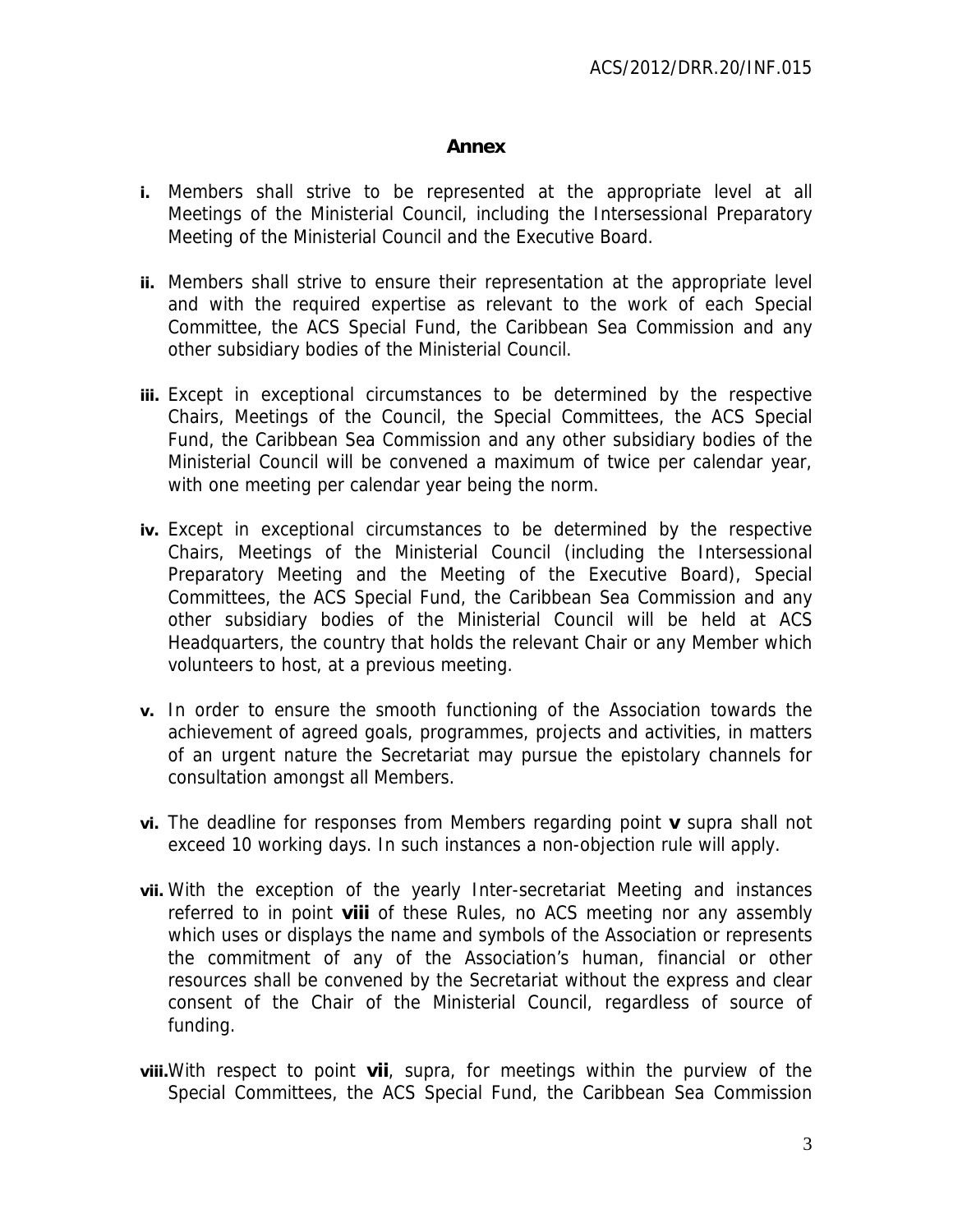and any other subsidiary bodies of the Ministerial Council, the express and clear consent of the respective Chair shall suffice.

- **ix.** With respect to points **vii** and **viii** supra, no non-objection mechanism shall be contemplated nor inferred.
- **x.** Except in exceptional circumstances to be determined by the Council or the respective Chair, no Meeting of the Special Committees, the ACS Special Fund, the Caribbean Sea Commission and any other subsidiary bodies of the Ministerial Council as well as any assembly which uses or displays the name and symbols of the Association or represents the commitment of any of the Association's human, financial or other resources will be convened within two months (60 calendar days) before the date agreed upon by the Chair of each body.
- **xi.** Without prejudice to point **x** supra, the Secretariat may convene meetings of the established Technical or Expert Groups of the Special Committees or the Subsidiary Bodies of the Caribbean Sea Commission to fulfill specific mandates from said Committees for the advancement of programmes, projects and activities approved in accordance with Ministerial Agreement 10/07.
- **xii.** Confirmation by at least 10 Members and at least 1 Member from each ACS sub-group, 10 calendar days before the date of each meeting will be required before the Secretary General (in the case of Ministerial Council Meetings and Meetings of the Special Committee on Budget and Administration) or relevant Unit Director of the Secretariat (in the case of the Special Committees) automatically proceed to postpone the meeting after informing the respective Chair.
- **xiii.** At Meetings of the Special Committee on Budget and Administration and meetings of the Council of National Representatives of the Special Fund, the Secretariat will be represented by the Secretary General in his capacity as Chief Administrative Officer of the Association of Caribbean States, as established in the ACS Convention<sup>5</sup> and Staff Manual<sup>6</sup>.
- **xiv.**At Meetings of the Special Committees other than those specified in point xii supra, the Secretariat will be represented by the respective Director, elected in accordance with the ACS Convention<sup>7</sup> and pursuant to the ACS Staff Manual<sup>8</sup>.

 $\overline{a}$ 

<sup>&</sup>lt;sup>5</sup> Art XIV, Para.1

<sup>6</sup> Ch. 4, Para 4.1

<sup>&</sup>lt;sup>7</sup> Art. IX, Sub-para e)

<sup>&</sup>lt;sup>8</sup> Ch. 4, Para. 4.2